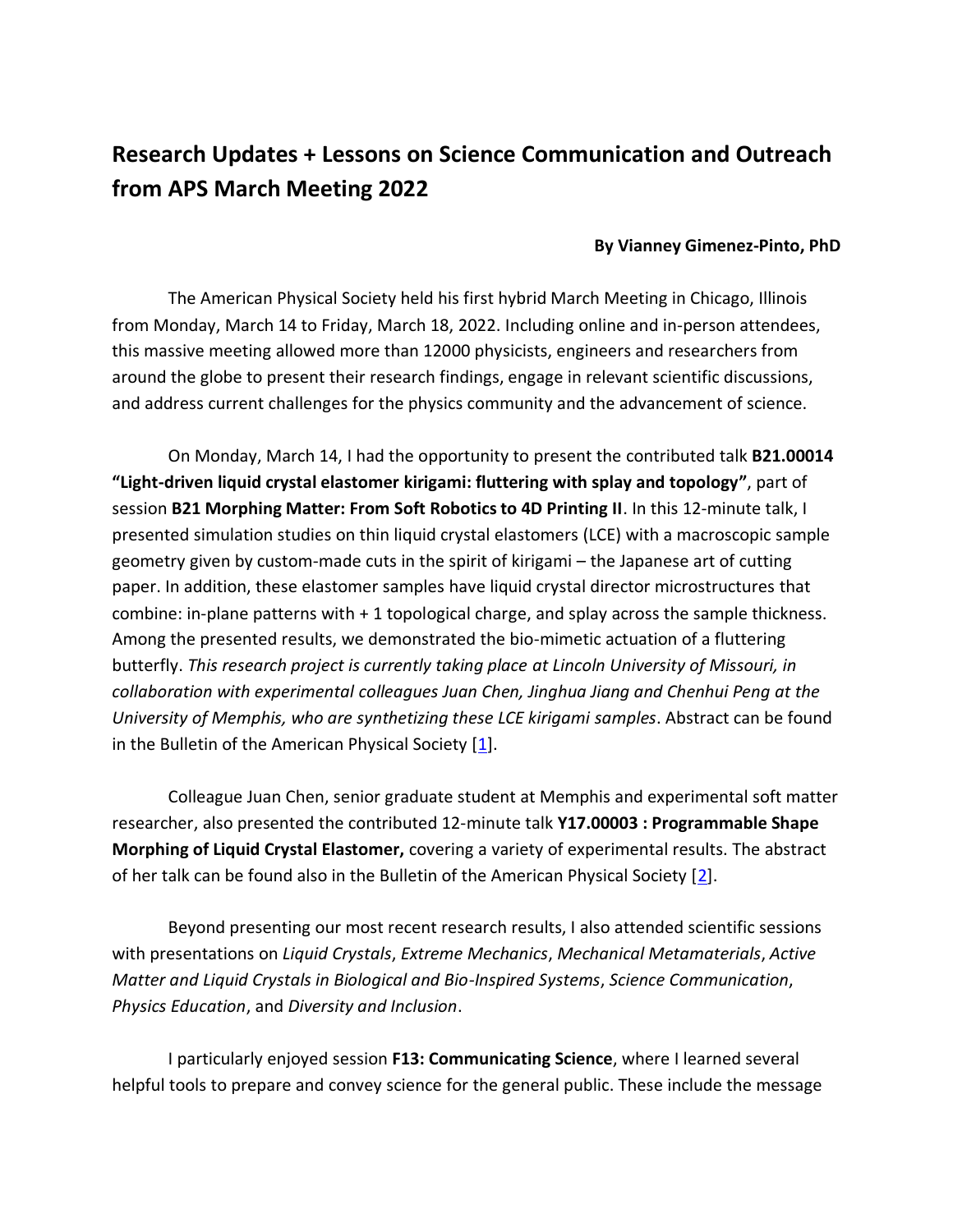boxes - a tool to organize our message tailored to specific audiences, the inverted pyramid for outlining material in a presentation, and the use of twitter-style posters.





**Supporting Details** *pyramid for*  **Solutions** *organizing science Right: Inverted content directed to a general audience*



These tools for communicating science are particularly valuable for outreach efforts. However, considering Lincoln is an open-enrollment (non-selective) institution, they can also be used to teach scientific concepts to our students in general education and introductory science courses. Thus, I am looking forward to apply these communication techniques in my classroom while teaching 100's and 200's courses, evaluate concept mastery and corresponding student performance.

| <b>Right:</b> Content<br>organization<br>and different<br>sections of a<br>Twitter poster                           | <b>Poster Details Section</b><br>Taylor poster to<br>audience | <b>Twitter-style</b><br>sentence with Main Idea |
|---------------------------------------------------------------------------------------------------------------------|---------------------------------------------------------------|-------------------------------------------------|
| As a poster<br>session<br>attendee, I will<br>be driven to<br>check out a<br>poster<br>following this<br>structure. | Include the "So what?"                                        | Take-away message                               |
|                                                                                                                     | Explain methods to a<br>high level                            |                                                 |

Another interesting session in the APS March Meeting was **K15 Dr. Willie Hobbs Moore: Celebrating 50 years of African-American Women PhDs in Physics.** While all lectures in the session were rich in content and value, I must note the talk by Gerceida Jones, a Physicist and